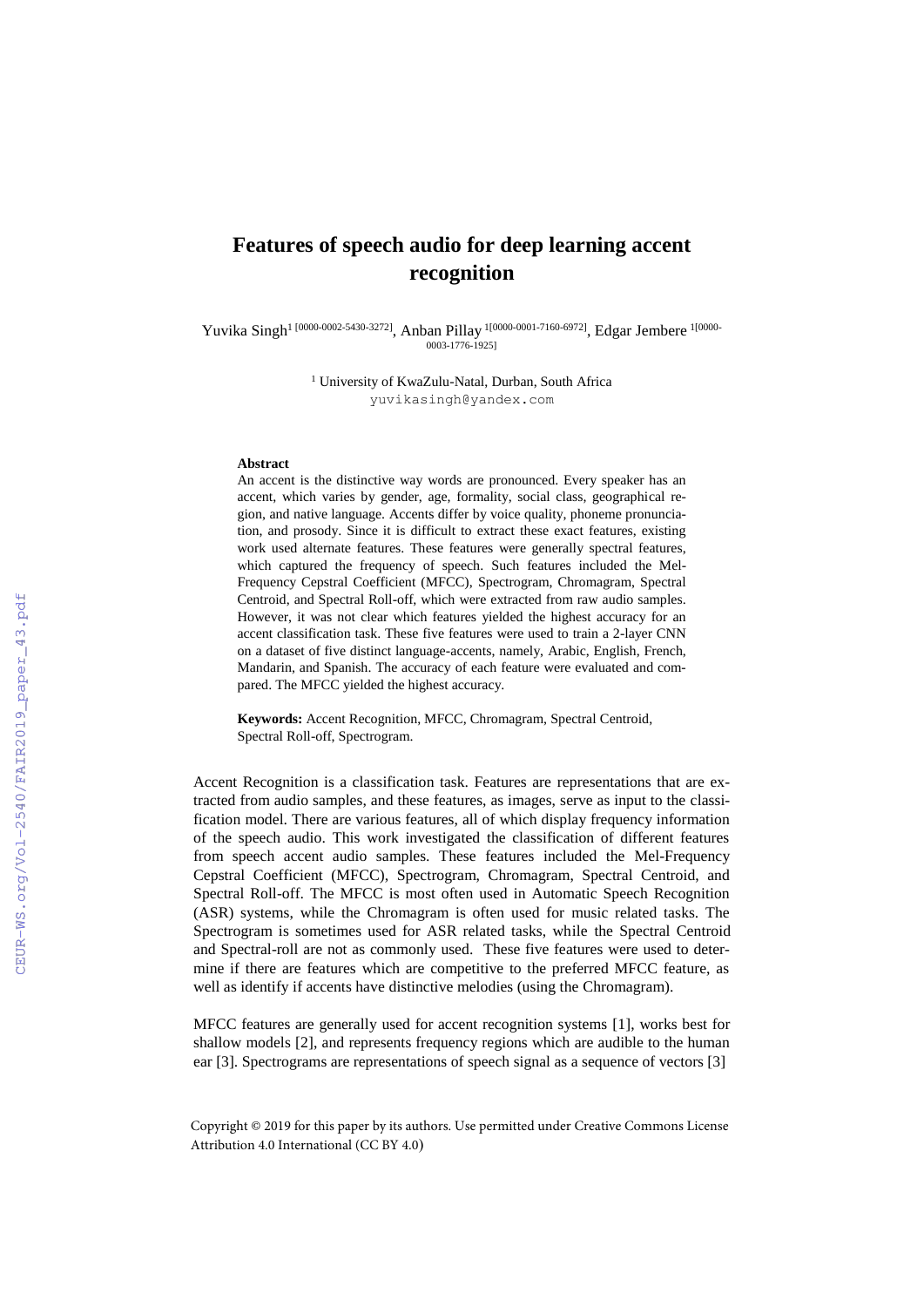and performs best with deep models [2]. A 2-layer CNN model was used to classify accents and it achieved an accuracy rate of 77.9% [4]. A fusion of Spectral Centroid features with MFCC features increased Qur'anic accent identification by 4% as compared to using MFCC features alone [5].

The Data was acquired from the Speech Accent Archive [6]. Five language-accents were extracted from the Archive, namely English (627 samples), Spanish (220), Mandarin (132), French (80), and Arabic (172). Speakers recited a standard paragraph. One of the objectives was to identify an optimal segment length for the model to have a more accurate classification. The original dataset was rendered to create 3 different datasets, each of which had speakers reading for different lengths of time such as a single isolated word ("Please"), three consecutive words ("Please call Stella.") and recitation of the paragraph. There were five features investigated, and three datasets, yielding a total of fifteen different experiments. Each Feature was extracted from the raw audio and served as input to a 2-layer CNN model which was used for the classification task.

| Segment<br>Length | <b>Metrics</b>  | <b>MFCC</b> | Spectrogram | Chromagram | <b>Spectral</b><br><b>Centroid</b> | <b>Spectral</b><br>Roll-off |
|-------------------|-----------------|-------------|-------------|------------|------------------------------------|-----------------------------|
| Word              | <b>Accuracy</b> | 0.4727      | 0.4277      | 0.4727     | 0.4866                             | 0.4727                      |
|                   | Loss            | 1.3284      | 1.6378      | 1.4079     | 8.2749                             | 8.4998                      |
| 3 Words           | <b>Accuracy</b> | 0.5392      | 0.5060      | 0.5094     | 0.5277                             | 0.5288                      |
|                   | Loss            | 1.3059      | 1.6599      | 1.3499     | 1.3232                             | 7.5943                      |
| Paragraph         | <b>Accuracy</b> | 0.4824      | 0.4590      | 0.4590     | 0.4460                             | 0.4727                      |
|                   | Loss            | 1.3271      | 1.5432      | 1.4011     | 1.4205                             | 8.4998                      |

**Table 1.** Results for each dataset and each feature combination

The MFCC feature was the best performing feature. Three consecutive word utterances performed better than single word utterances or paragraph recitation. The three consecutive word utterances were long enough for the CNN to extract a pattern in the speech, but not too long that a complex pattern appeared, which is not generalizable, as can be seen in the paragraph. English samples made up the majority of the dataset, and was best classified. The MFCC only had 13 bands, and the Chromagram had 12 pitch scales. Therefore, the shallow CNN model was able to identify a pattern between samples using those non-complex features. The Spectrogram is more complex since it records overtones (timbre) and does so by representing lines above each other along its y-axis. Therefore, a shallow model did not grasp a pattern between Spectrograms as well. Although the Spectral Roll-off is not often used in Speech Processing, it achieved the second highest accuracy. The Spectral Centroid, in comparison to the other features' accuracies, was relatively high, and the third best.